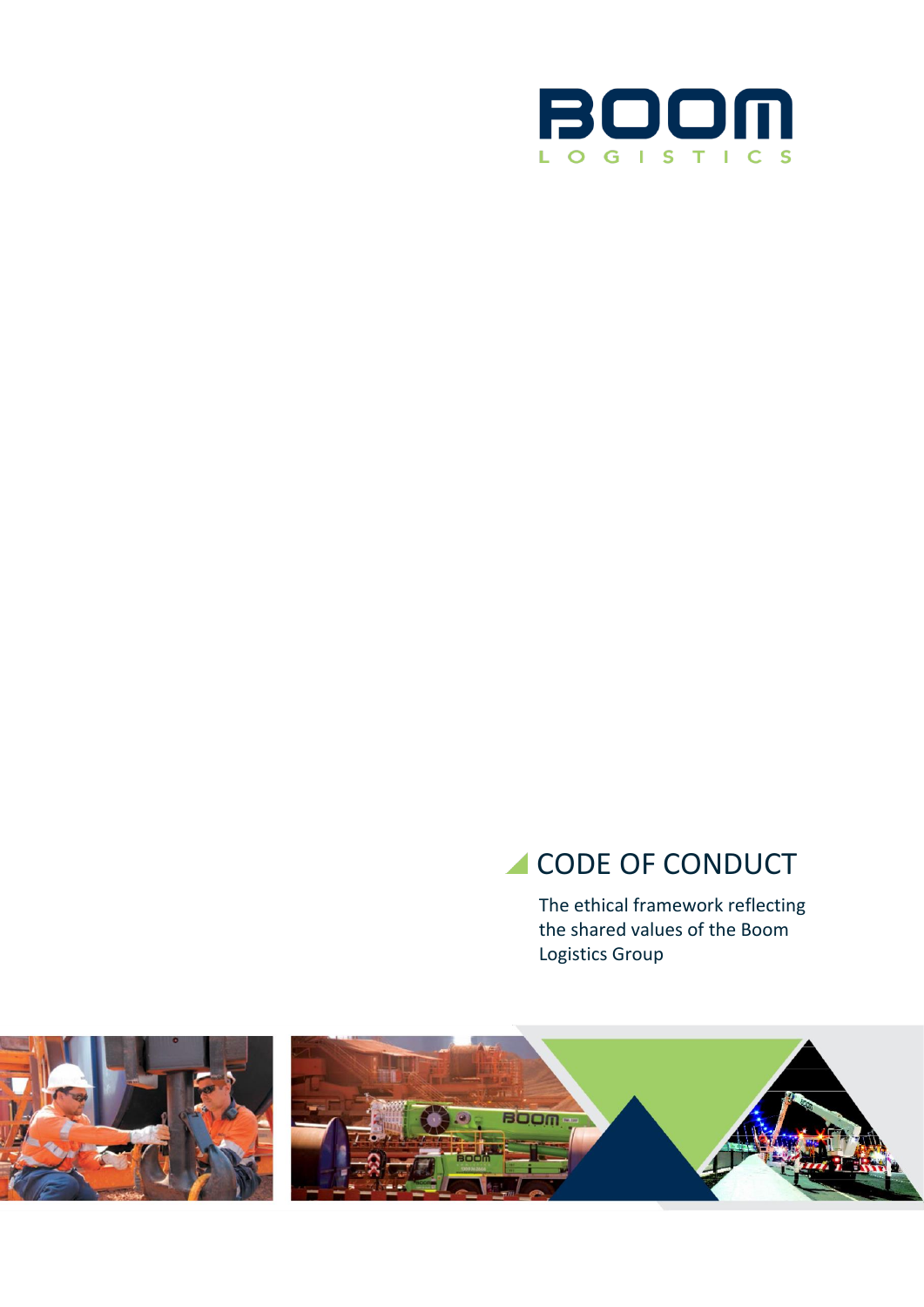

# **EXECUTIVE SUMMARY**

This Policy provides guidance as to the appropriate conduct and behaviour of Boom Logistics' directors, officers, employees and contractors in performing their everyday roles.

This Code of Conduct should be considered in conjunction with Boom's Securities trading, Fraud and Speaking Up policies.

Compliance with this policy is mandatory.

Failure to comply with this policy may lead to disciplinary action and/or summary termination of your appointment or employment.

## **OVERVIEW**

The purpose of the Code of Conduct is to guide and enhance the conduct and behaviour of Boom Logistics' directors, officers, employees and contractors in performing their everyday roles. The code encourages and fosters a culture of integrity, responsibility and accountability which will strengthen Boom Logistics' reputation as an employer, a business partner to our customers and suppliers, and a good corporate citizen.

This document provides a framework for all Boom employees under which to operate, but is not intended to be a detailed policy statement. Ultimately it will be Boom's employees who, with a shared understanding and passion for Boom's goals and values, will continue to develop a winning organisational culture.

This Code of Conduct should be considered in conjunction with Boom's Fraud & Speaking Up policies. Failure to comply with this policy may lead to disciplinary action which may include an individual being reported to external authorities (e.g. the police) and/or summary termination of appointment or employment.

This Code of Conduct must be read in the context of Boom's goals, values and behaviours.

## **Boom's Goals are …**

- To be the safest and leading lifting solutions company in Australia and equal to the best in the world.
- To be recognised as a top performing company of high standing and integrity delivering superior value for our customers, people and shareholders.
- To be respected by the communities we are part of.

## **What's important to Boom is …**

- Customer Focus everything begins with the customer.
- Safety Always continue our journey towards zero harm.
- Developing Our People commitment to our future.
- Team Work working together to achieve our best.

| Document No   | Issue Date | Page   | Revision:          |
|---------------|------------|--------|--------------------|
| NAT-PS-CG-005 | 02/03/2021 | 2 of 9 | <b>VERSION 1.2</b> |

Any printed copy of this document is only current on the day printing and thereafter is to be verified before use. The controlled version of this document is available on the Boom Logistics Limited Intranet http://admin.boomlogistics.com.au Date printed 14-Apr-22 1:27:00 PM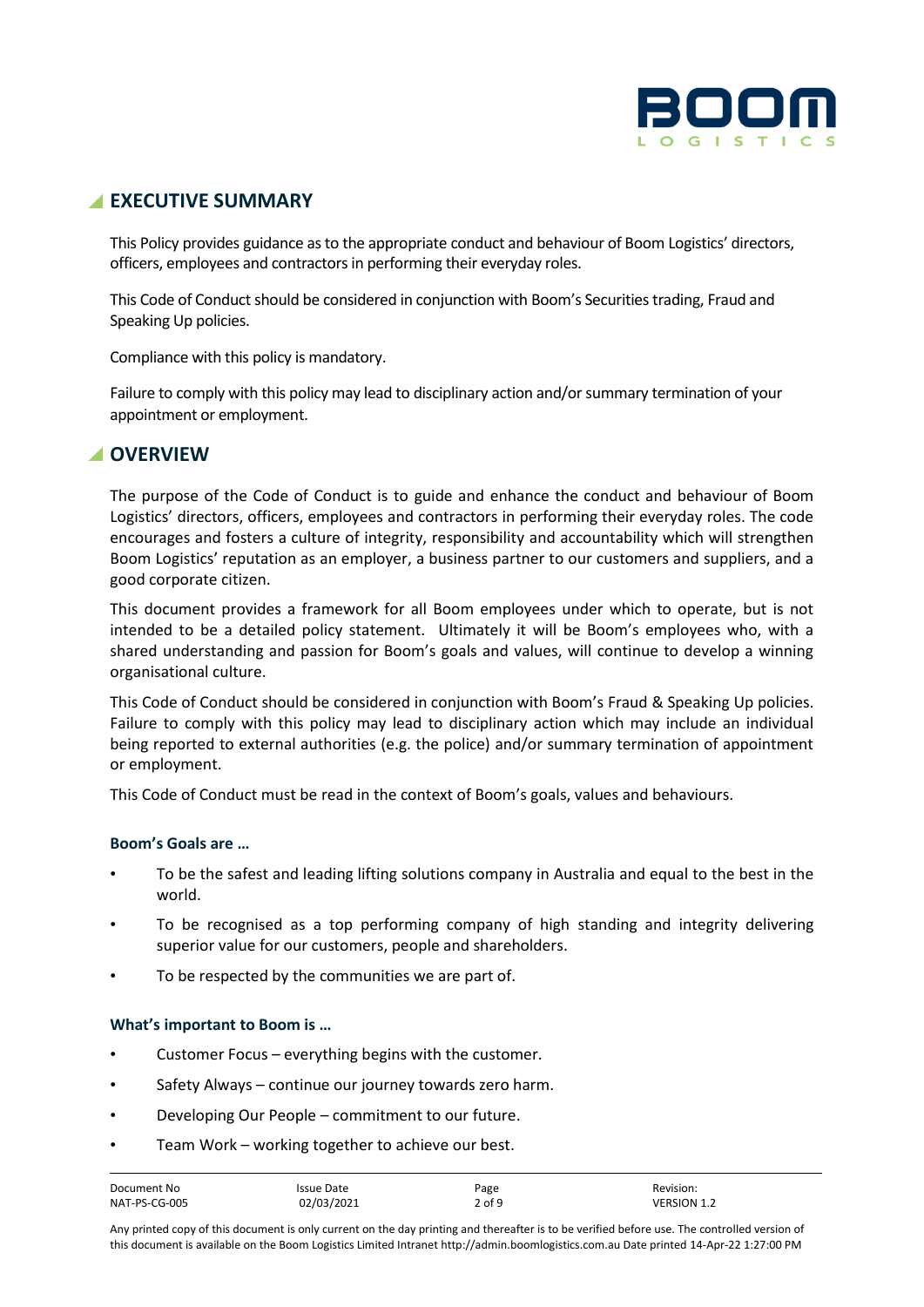

- Innovation looking for new ways to do things.
- Respect for each other and all stakeholders.

#### **Boom employee's key behaviours are …**

- Safety is our priority, leading to Zero Harm.
- Transparency "No Surprises".
- A "can do" attitude.
- Individual accountability.
- Get it right first time.
- Make it simple.
- Concise and timely communication.
- Fact and data based decision-making.
- Delivering on commitments (service/customer).
- Respect for Customers, People, Community and Environment.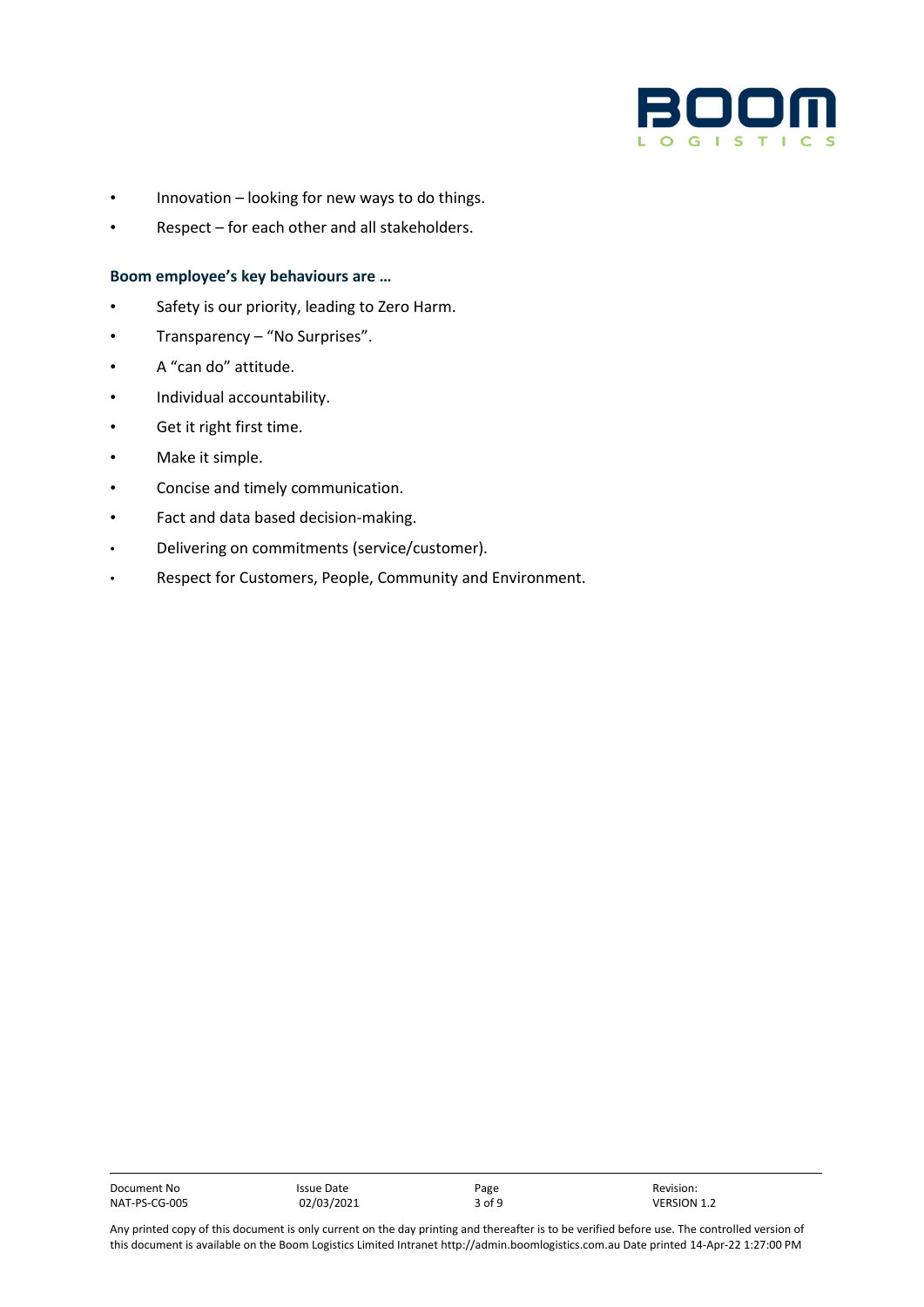

# **CONTENTS**

- 1. Safety and the Environment
- 2. People
- 3. Integrity and Respect
- 4. Open and continuous communication
- 5. Conflicts of Interest
- 6. Confidentiality

| Document No   | Issue Date | Page   | Revision:          |
|---------------|------------|--------|--------------------|
| NAT-PS-CG-005 | 02/03/2021 | 4 of 9 | <b>VERSION 1.2</b> |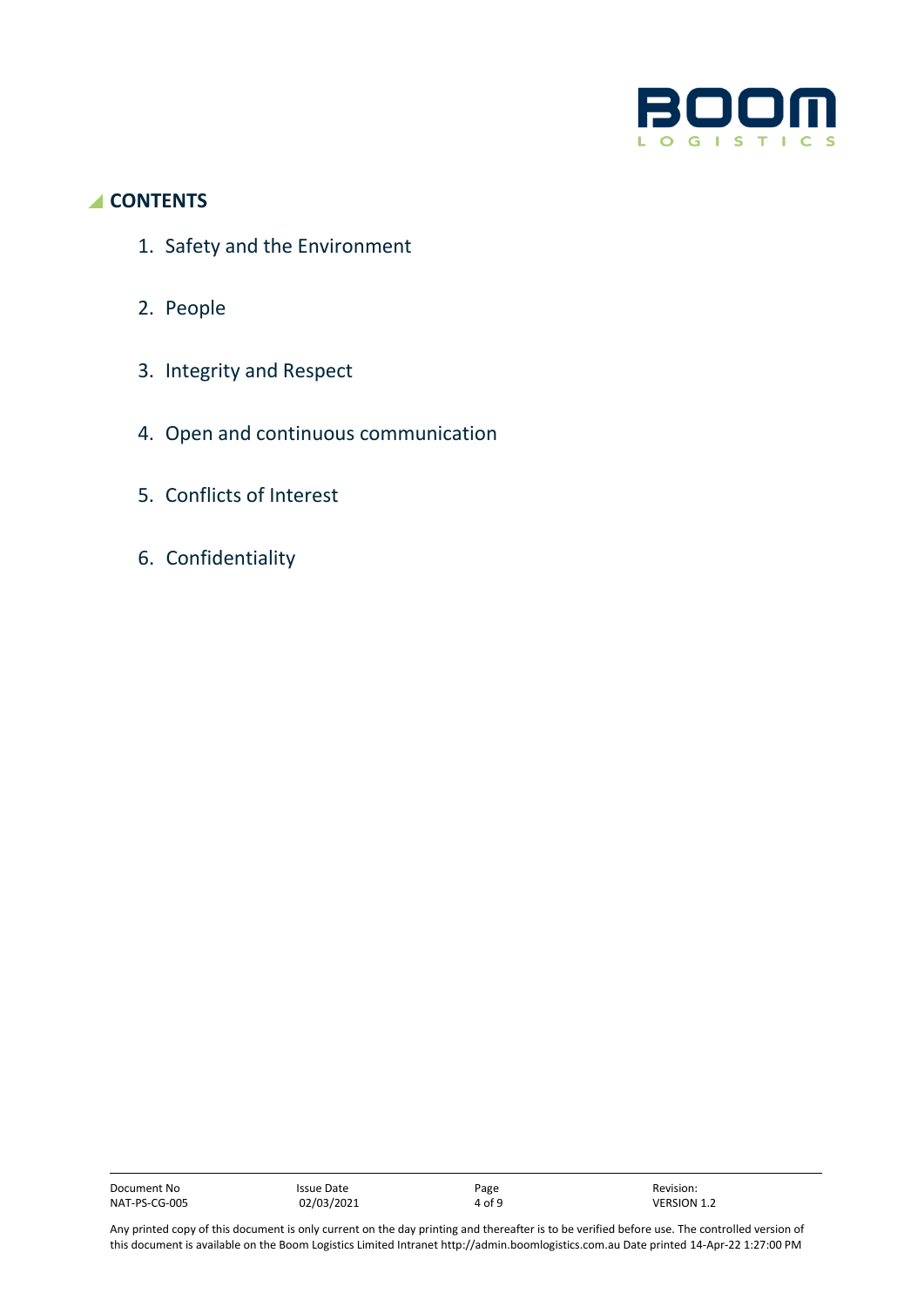

# **1. Safety and the environment**

Boom employees value safety above all else. Safety should never be compromised to meet operational targets or profit driven objectives. Boom management and employees are committed to achieving zero harm to employees, third party personnel and the environment.

We must work safely and apply industry best practice to the health, safety and wellbeing of our employees, customers, suppliers and the communities in which we operate.

## **2. People**

Boom values the contributions from every member of its diverse workforce. Our different cultures, backgrounds and experience allow us to collaborate and reach innovative solutions towards achieving our goals. We value tolerance within this diversity.

We will show courtesy and responsiveness in dealing with others and demonstrate fairness in supervision and dealing with other staff by valuing colleagues and their personal commitment to meet shared objectives.

We will treat everyone fairly irrespective of gender, race, sexual orientation, age disability, religion or ethnic origin.

Employment and advancement must be based on merit.

We will encourage and seek out cooperation and engage in rational debate to explore alternative points of view.

We will avoid behavior that might reasonably be perceived as harassment, bullying or intimidation.

To ensure full and frank communication, we will listen with respect and understanding.

## **3. Integrity and Respect**

We will not make statements, promises or commitments that we do not believe to be true or which we or Boom Logistics do not intend, or are unable, to honour.

We compete fairly in the markets in which we operate.

We will at all times, deal fairly and in good faith with Boom Logistics' customers, suppliers and competitors, as well as with work colleagues and all other parties.

We will aim to bring long-term benefits to Boom, rather than short-term advantage for individuals at the expense of the organisation's and shareholders' long-term interests.

We will protect Boom Logistics' reputation and assets and not use them for personal gain.

Corrupt or fraudulent practices are unacceptable. No bribes or similar payments will be made to, or accepted from, any party.

All commercial transactions will be properly and accurately recorded.

Boom Logistics does not make political donations.

| Document No   | Issue Date | Page   | Revision:          |
|---------------|------------|--------|--------------------|
| NAT-PS-CG-005 | 02/03/2021 | 5 of 9 | <b>VERSION 1.2</b> |

Any printed copy of this document is only current on the day printing and thereafter is to be verified before use. The controlled version of this document is available on the Boom Logistics Limited Intranet http://admin.boomlogistics.com.au Date printed 14-Apr-22 1:27:00 PM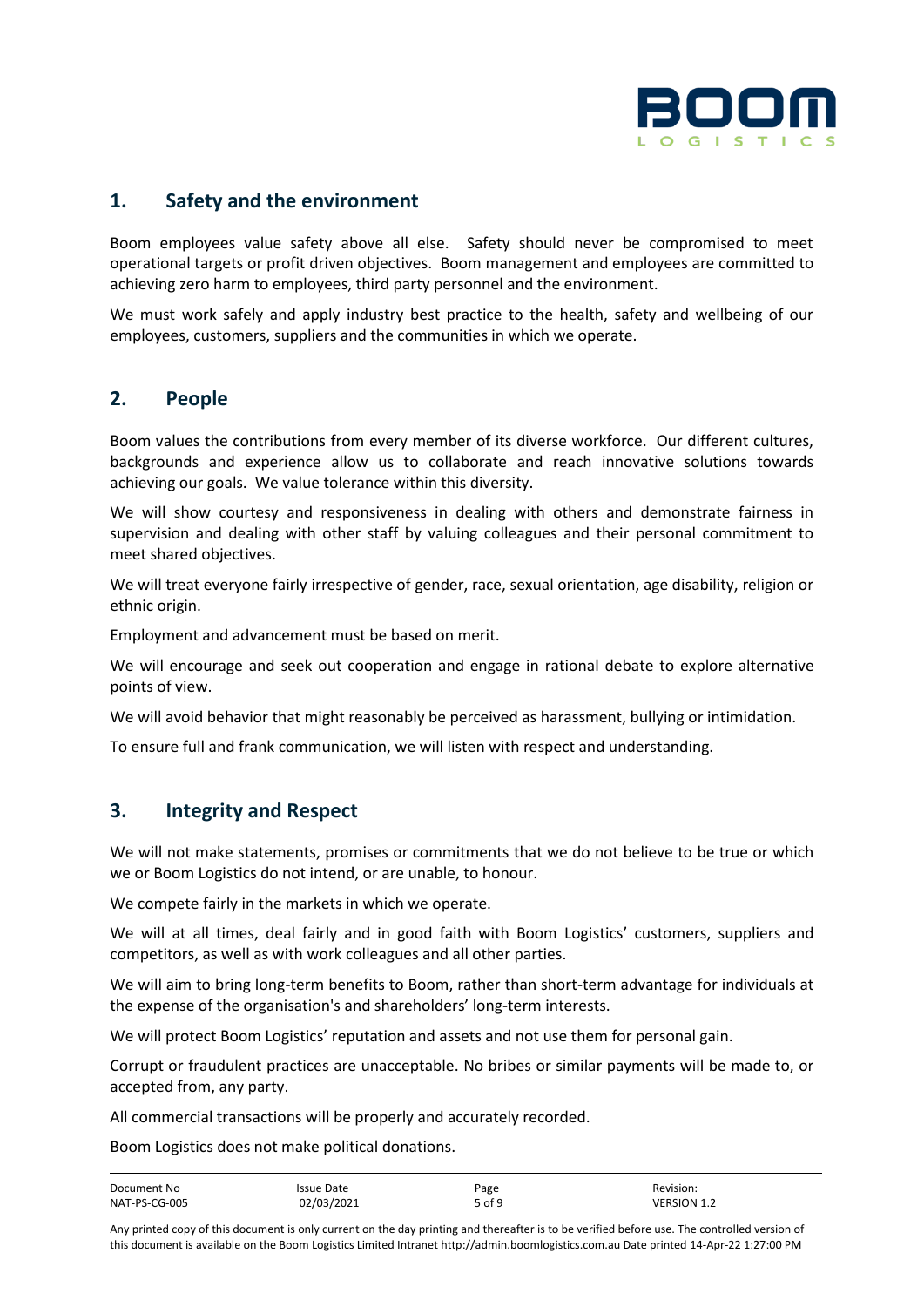

## *Abiding by Law*

All business should be conducted in accordance with the laws and regulations of the region in which the business is located.

Directors, employees and contractors will:

- not take any action, nor allow any omission, that will breach any law or regulation (including insider trading laws – refer Boom's Securities Trading Policy);
- immediately report knowledge of any actual or potential breaches of the law or this Code to their manager (and/or the Company Secretary) so that appropriate action can be taken;
- understand that if they breach any law or provision of this Code, the breach will be investigated, which could result in disciplinary action, including termination of employment. Breaches of law will be reported to the relevant external authorised (e.g. the police) where appropriate; and
- take all required steps to ensure that there is no human trafficking, slavery or child labour in Boom's supply chains or in any part of the business and will not directly or indirectly engage in any act that will breach modern slavery laws (including but not limited to human trafficking, slavery and child labour).

#### *Payment, Gifts or Entertainment*

We will not solicit, accept or offer any gifts or entertainment in breach of this Code. This includes the following:

- not using your employment status or position at Boom Logistics to seek personal gain from those doing business or seeking to do business with Boom Logistics, or from any other person or company;
- not accepting any personal cash payments, direct deposits or cheques;
- not accepting or providing any gifts or entertainment if such gifts or entertainment are provided in return for any consideration; and
- not offering, promising or providing a bribe, in any form, to any person, either directly or indirectly, and not accepting a bribe from any person.

#### *Business & Financial Records*

We will ensure the accuracy of all Company business and financial records to ensure transparency in all business dealings. These include not only financial accounts, but other records such as safety reports, time records, expense reports and submissions such as benefits claim forms and resumes.

We will never falsify any document, or distort the true nature of any transaction.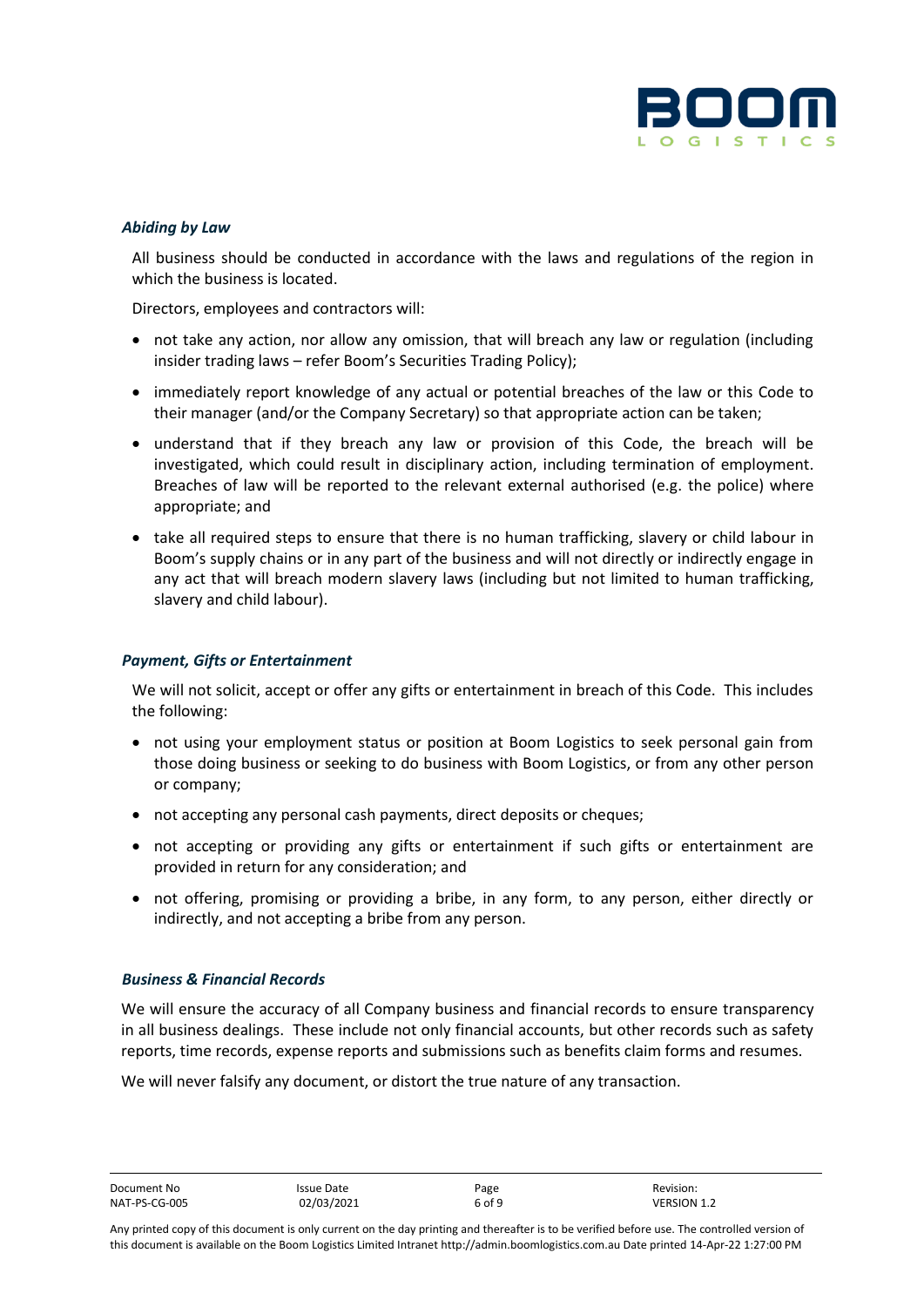

#### *Gross Misconduct Policy*

Gross misconduct includes, but is not limited to, the following offences if performed on Company premises or while engaging in Company business whether during working hours or not. This list is offered as a guideline only and does not intend to cover every behaviour or conduct that would warrant immediate termination of employment.

- Behaviour that endangers the safety, health or life of another person or poses any threat to employees.
- The possession or use of firearms or any other weapons.
- The unauthorised use or excessive consumption of alcohol at work or at a Company sponsored event, including business dinners after normal work hours.
- The possession, transfer, purchase or sale of any controlled substance, or use of such a substance, unless such substance was obtained under a valid medical prescription and used in the prescribed dosage. Employees must notify their manager if they are using prescription medication that may impact performance or where health issues may require emergency medical treatment.
- The commission of fraud (refer Boom's Fraud Policy), theft, embezzlement, larceny or any other indictable offence.
- Falsification of Company records or other documents such as time cards including altering or falsifying in connection with any Company benefit.
- The transfer of a Company badge or identification, credit card or phone card to another person for unauthorised use.
- The unauthorised disclosure of or access to confidential information, including that contained in the Company's computer systems, unless where required by law.
- The destruction or vandalism of Company property.
- The disregard of an express order or direction given by a supervisor or manager within the scope of his or her authorised powers or duties, or unwanted demonstration of disrespect to a supervisor, manager, or peer in situations where professional propriety is reasonably expected.
- An employee who is convicted of any crime on or after their hire date, the knowledge of which would be disruptive to the productivity of the workplace, or any employee who is convicted of a work-related felony or misdemeanor.
- The violation of any Human Resources, Information Security and Financial Policies and Standards.

Gross misconduct will result in disciplinary action and may result in the termination of appointment or employment.

## **4. Open and continuous communication**

| Document No   | Issue Date | Page   | Revision:          |
|---------------|------------|--------|--------------------|
| NAT-PS-CG-005 | 02/03/2021 | 7 of 9 | <b>VERSION 1.2</b> |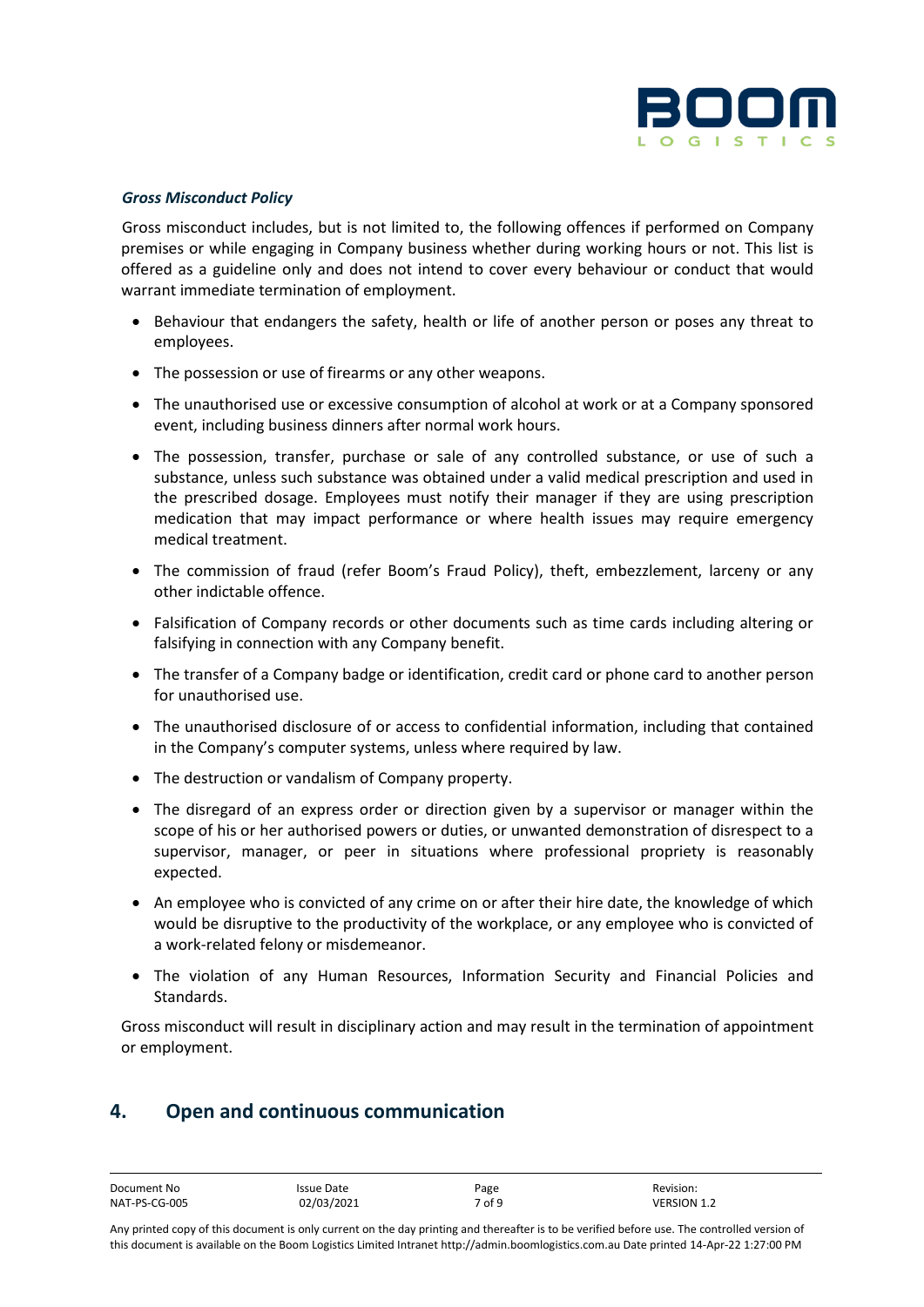

Boom's values and behaviours around transparency, accountability, integrity and teamwork are all dependant on open and continuous communication. Boom's obligations under ASX listing rules also guide our approach to business communication and disclosure.

When any serious incident or event in the business occurs, it must reported through appropriate channels. As a minimum this must be to your manager, who in turn will escalate as required.

The most serious incident or event would involve a safety alert or injury, but other events may include significant business disruption, legal or regulatory breaches, information impacting financial performance or breaches of this Code.

Boom employees can feel safe that they can communicate these messages without fear of retribution, particularly where the message is not a good one. This environment of trust is critical.

# **5. Conflicts of Interest**

The term "conflicts of interest" refers to any situation or action that prevents employees from acting objectively with regard to the Company's best interests. Any external or internal relationship which could potentially have a negative impact on the Company may also constitute a conflict of interest.

Situations and activities which could constitute a conflict of interest include, but are not limited to:

- conducting personal business during normal working hours;
- using Company property or resources for personal purposes, including use of Company owned facilities or assets;
- incurring excessive or unnecessary business travel or entertainment expense;
- engaging in employment outside of the Company, including self-employment, unless approved in advance by an Executive of the Company;
- breach of the Company's confidentiality agreements, including the confidentiality terms and conditions that form part of Boom's standard employment contracts;
- an employment action that would create either a direct or indirect supervisor/subordinate or internal/external supplier relationship with an employee and his or her relative, domestic partner or other person with whom the employee has a significant relationship;
- hiring, promoting, transferring or giving work assignments to any individual who is a relative, domestic partner or other person with whom the employee has a significant relationship;
- employees in the same Business Unit who marry, become domestic partners or become involved in a significant relationship, where there may be a conflict due to a direct report relationship or where they occupy roles where a segregation of duties is required;
- engaging in direct or beneficial ownership of an interest in, or securities of, a supplier, contractor or competitor of the Company;
- conducting business with the Company as a vendor or independent contractor; and
- using confidential or insider information for personal profit or gain.

| Document No   | Issue Date | Page   | Revision:          |
|---------------|------------|--------|--------------------|
| NAT-PS-CG-005 | 02/03/2021 | 8 of 9 | <b>VERSION 1.2</b> |